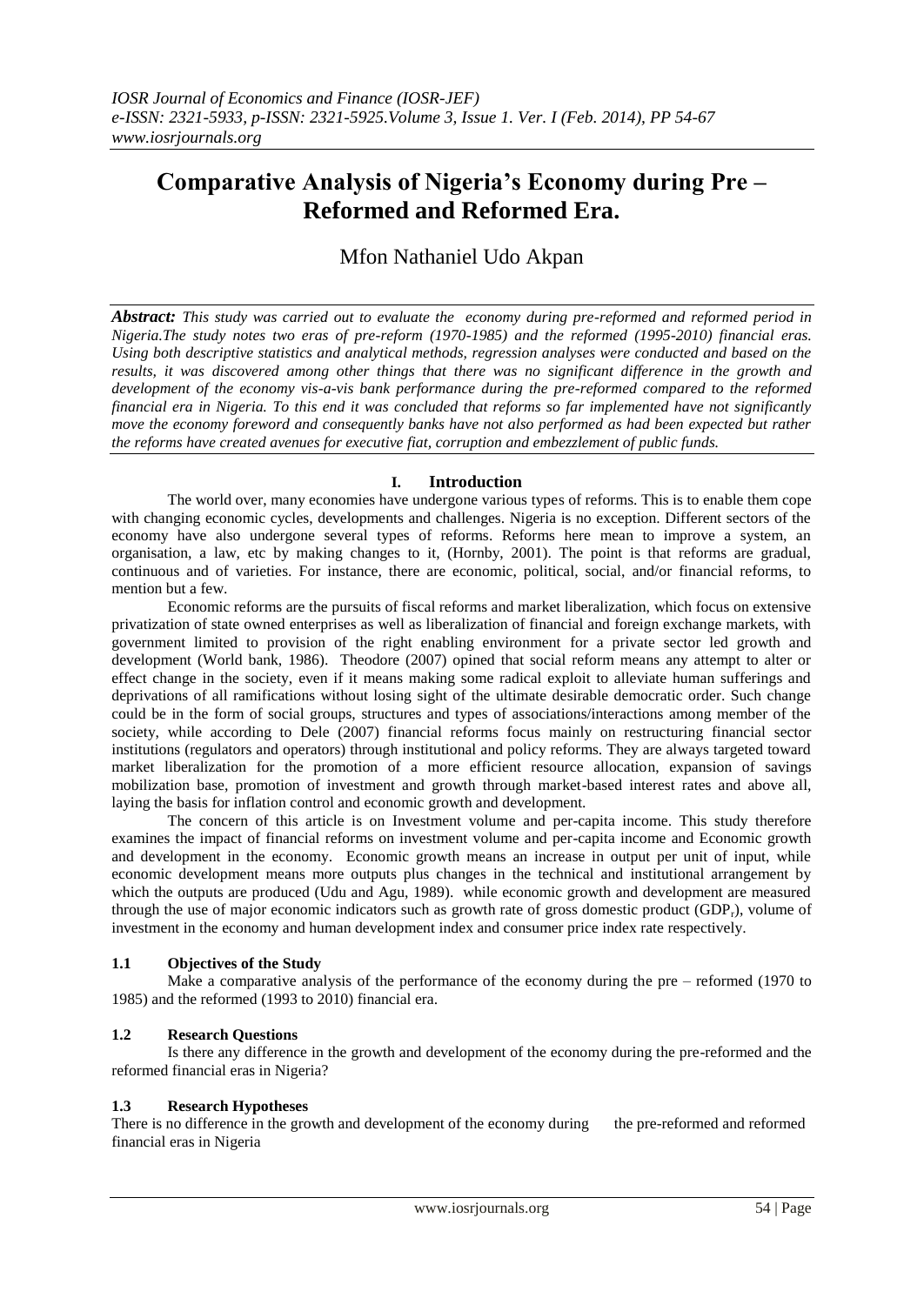#### **II. Literature Review 2.1.0 The Theory of Finance and Economic Growth**

As stated earlier, this study (and the parameters used) is supported by the theory of finance and economic growth propounded and investigated by earlier financial economists like Joseph Schumpeter, Ronald McKinnon, Walter Bagehot, John Hicks etc. The theory describes the conceptual links between the functioning of the financial system and economic growth vis-a-vis development. It proposes and explains what the financial system does and how it affects and is affected by economic growth and development. This theory suggest that

financial system (instruments, markets, and institutions) arise to mitigate (or reduce) the effects of information and transaction costs; influencing saving rate, investment decisions, technological innovations, and long-run growth and development rates through its functions.

In addition, the theory advocates the functional approach to understanding the role of financial systems in economic growth and development. It focuses on the ties between growth and the quality of the functions provided by the financial system. These functions include facilitating the trading of risks, allocating capital, monitoring managers, mobilising savings, and easing the trading of goods, services and financial contracts (Levine, 1997).

Justification for reliance on this theory is simple: it discourages a narrow focus on one financial instrument, like money, or a particular institution, like banks as in the works of Gurley and Shaw (1955) and Tobin (1965). Instead it prompts a more comprehensive-and more difficult question: what is the relationship between financial structures/arrangements and the functioning of the entire financial system? In their mathematical models as distinct from their narrative, the authors focus on one instrument/institution. This narrow focus can restricts the analysis of finance-growth nexus, and lead to a misleading distinction between the "real" and financial sectors. In contrast, the functional approach of the theory of finance and economic growth highlights the value added of the financial sector in Toto.

## **2.1.1 The Traditional and New Growth Theories**

Mechanisms through which finance impacts on economic growth and development are well discussed in both the traditional and new growth theories. While the traditional growth theory saw no role for finance in the growth process, the new growth theory maintain that finance can influence growth in three major ways: by increasing the efficiency of the intermediation process; by increasing the productivity of capital by increasing saving's rate and by promoting entrepreneurship and encouraging new entry of firms which in the process encourage competition. It is the overall financial development (and not financial structure) that promotes growth and also, it is the overall quality of the financial system as determined by the efficiency of the legal system that promotes growth (Roe, 1993).

## **2.1.2 The Keynesian Theory of Finance and Economic Growth**

The Keynesian perspective on the role of finance in economic growth portends that investment decisions are primarily determined by the level of confidence, expected demand and the "animal spirits" of the private investors. Underlying the Keynesian view is the fundamental message that it is investment that determines saving, and not vice versa. Although, in principle, the rate of interest matters, in practice it is regarded as being relatively insignificant compared to demand factors. High real interest rates may stifle investment and growth. The disequilibrium approach within the context of the Keynesian tradition implies that investment depends on prospects for profits and the binding constraints on firm"s sales (Sneessens, 1987; Malinvaund, 1980). Moreover, it is not necessarily the case that a perfect capital market will lead to an optimal allocation of investment. Indeed Keynes in the General Theory likens the stock market to a gambling casino dominated by speculators and investors with short-term outlook.

## **2.1.3 The Financial Repression Hypothesis**

The theories of finance outlined above have been mainly concerned with advanced economies where the capital markets are well developed. In the case of underdeveloped capital markets, the McKinnon-Shaw framework has explicitly sought to relate capital-market developments to long-term economic growth in the developing countries (McKinnon, 1973; Shaw, 1973). The McKinnon-Shaw proposition is that a repressed financial sector interferes with development in several ways: savings vehicles are not well developed; financial intermediaries that collect savings do not allocate them efficiently among competing uses; and firms are discouraged from investing because of financial policies repression that reduce the returns to investment or make them uncertain; as a result growth is retarded. Thus financial liberalization theory argues for improved growth through financial deepening and financial sector reform. The key relations of financial liberalization paradigm are: positive real deposit rates raise the saving rate; a positive correlation between the degree of financial deepening and the growth rate; increased real rates raise the level of investment; and increased real deposit rates promote economic growth (Dornbusch and Reynoso, 1988; Oshikoya, 1992).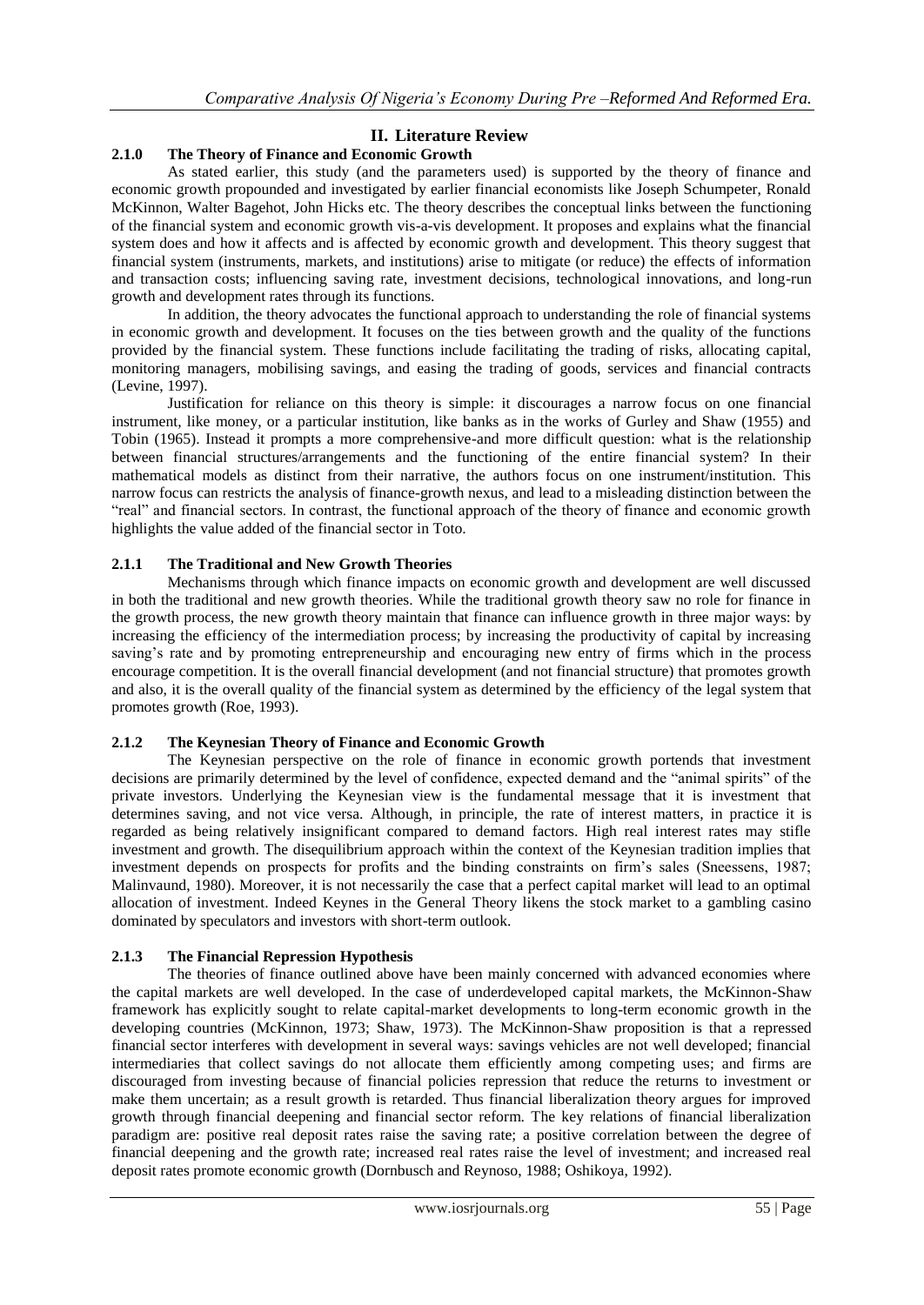## **2.2 Conceptual Review**

## **2.2.0 The Concept and Nature of Financial Reforms in Nigeria**

From the conceptual perspective, financial reforms connote changes, re-organization, restructuring, reshaping and overhauling of the financial system to get rid of imperfections and possible distortions affecting smooth operation and performance of the system. According to Ubom (2008), reforms are usually introduced into the system when there is an observed departure in the focus and direction of the section of the economy from the original or desire focus or objectives.

In strict financial parlance, financial sector reforms is nothing more than the changes, adjustments, reviews and restructuring of operations, management, ownership, organization supervision and regulation of financial institutions in particular and/or the sector as a whole. The broad thrust of the reforms rest on improving the effectiveness and efficiency off the institutions/sector (Soludo, 2004). Such changes or reforms may be by shifting or relaxing some regulatory, operational and supervisory conditions. These conditions may require/specify new requirements and conditions for existing and new institutions, minimum capital base, areas of operations, new reporting requirement and level of assets and liability structure and operational strategies (Ademola, 2001).Financial reforms could emerge as a result of general economic and social reforms introduced in a country. This was the case in 1986, when structural Adjustment Programme was introduced (Ademola, 2001). Among the attendant policies were liberalisations of the sector, privatization of institutions, recapitalisation, merger and acquisition (as approaches), consolidation agenda etc. Naturally therefore, financial reforms came as a direct opposition to financial repression. It is an attempt to reduce the direct control of the economy by regulatory (government) authorities. By these reforms, more attention is given to market forces in allocating credit through freely determined interest rates (Bandiera *et al*., 1999). One thing to get clear is that reforms may necessarily connote a free market (where all prices are pegged by the invisible hands or the mechanism). However, a free market does not always means private markets (i.e. a purely capitalist market). "Free markets" means markets with an absence of coercion (Morrissey, 2008). This implies that reforms may leads to a relatively free market but not purely a private market.

Reforms in Nigeria that wear the above looks started in 1986 with the introduction of Structural adjustment programme (SAP), against the crash in the international oil market and the resultant deteriorating economic conditions in the country. It was designed to achieve fiscal balance and balance of payments viability by altering or restructuring the production and consumption patterns of the economy, eliminating price distortions, reducing the heavy dependence on crude oil exports and consumer goods imports, enhancing the non-oil export base and achieving sustainable growth. The reforms strategies were deregulation of external trade, and payments arrangements, the adoption of a market determined exchange and interest rates, substantial reduction in complex prices and administrative controls and more reliance on market forces as a major determinant of economic activity.

## **2.2.4 Objectives and Policies of Financial Reforms in Nigeria**

The preponderance of the evidence in the financial literature is that many developing countries embarked on a programme of financial reforms in order to maximize the benefits associated with a relatively free market system. Thus over the years, the objectives of financial reforms have remained the attainment of internal and external balance of payment, the stimulation of output and employment, promotion of domestic and external stability, to improve the efficiency and stability of the financial structure, to ensure that market forces perform greater role in efficient resources allocation, moderation in inflation, reduction of pressure on balance of payment position, stability in exchange rate, stimulation of savings and investment and promotion of macroeconomic stability (Fry, 1997). Others are to foster competition, strengthen the supervisory role of the regulatory authority and streamline the relationship between the public and financial sectors of the economy (Umoh, 1995).

## **3.1 Research Design**

# **III. Research Methodology**

In this study, the *ex post facto* research design was employed. Ex post factor (i.e. after the fact) research is a research that is undertaken after the event has taken place and the data are already in existence (Ndiyo, 2005). The choice of this design is informed by the hybrid nature of this research. It is hybrid in the sense that it has some descriptive and experimental features, and the ex post factor design is midway between descriptive and experimental research. It is descriptive in that the researcher has no direct control over experimental conditions, while it is experimental because an attempt is made to infer causal relationships between groups, which differ in important ways. It is to explore the causal relationship existing between two or more variables as is the case in this study.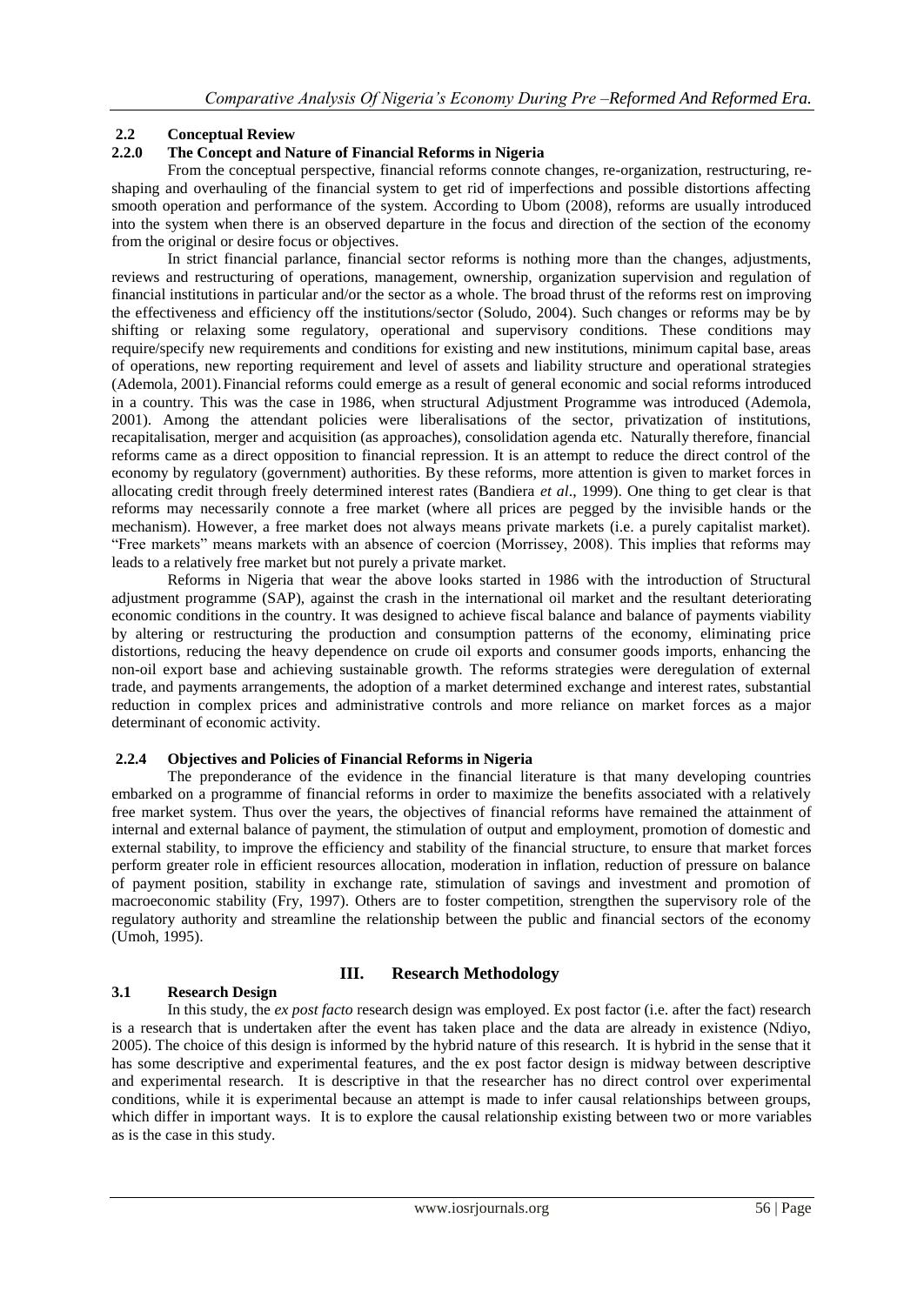## **3.2 Research Area**

This study is conducted in the area of financial reform and economic growth and development. Its thrust is specifically on examining the impact that financial reforms could mete out on economic growth and development of a nation. In this study, we use Nigeria as a case. Thus, this research is carried out in Nigeria to examine the impact of financial reforms during pre-reformed and reformed period on the growth and development of her economy.

## **3.3 Sources of Data**

The data used were secondary data. Secondary data refers to those pieces of information, facts, figures, and detailed opinions generated and documented by other people to satisfy entirely different research works but were found to be relevant to this study.

## **3.4 Methods of Data Collection**

Archival retrieval method, document investigation/analysis, and extensive library search methods were adopted in collecting data for this research. The library is the storehouse of knowledge and wisdom which have accumulated over time. Thus, the library research method involved intensive library readership. Other methods used to complement the above named method were Internet and website surfing and exploration. Some data were also collected from the records or documents kept in some institutions, establishment through archival retrieval method.

## **3.6 Model Development/Specification**

Economic "growth" and "development" are often used synonymously in economic discussion, but they can be distinguished from each other. Economic growth means more output, which implies more input and more efficiency – that is an increase in output per unit of input (Udu and Agu, 1989:232). It is the rate at which the economy grows per annum and is measured in this study by the growth rate of gross domestic product (GDPr), and volume of investment (VI) etc. In this study, it is postulated that economic growth, proxy by GDPr and VI is influence by financial reforms proxy by bank asset base (BAB) Insurance Asset Base (IAB), stock market capitalization rate (MCR) and foreign exchange reserves (FER) . Our first set of models and their implicit regression equations are therefore given thus:

**(1)** *EG = ƒ (BAB, IAB, MCR, FER):* **(i)** *GDPr = ƒ (BAB, IAB, MCR, FER)*  $GDP_r = a_o + b_1X_1 + b_2X_2 + b_3X_3 + b_4X_4 + e$ *GDPr = a<sup>o</sup> + b<sup>1</sup> BAB +b<sup>2</sup> IAB + b3MCR + b4FER + e...Eqtn 1* **(ii)** *VI = ƒ (BAB, IAB, MAR, FER):*  $VI = a_0 + b_1X_1 + b_2X_2 + b_3X_3 + b_4X_4 + e$  $VI = a_0 + b_1 BAB + b_2 IAB + b_3 MCR + b_4 FER + e$ .......*Eqtn 2* 

*where EG = Economic growth measured by GDP<sub><i>r*</sub> and VI, each being a function of (f)  $X_1 = BAB$ ,  $X_2 = IAB$ ,  $X_3$ =MCR,  $X_4$ =FER as defined above, and **e**=error term,  $a_0$ =estimate of the true intercept of the dependent *variables or regression constant;*  $b_{1,n}$  = *estimate of the true parameters of the independents variables or regression coefficients*

Economic development (ED) on the other hand, implies that there are both more output and changes in the technical and institutional arrangement by which the output is produced. It implies changes in the structure of outputs and in allocation of inputs by production sector. Udu and Agu (1989:232) defined economic development as the process whereby the level of national production (i.e., national income) or per capita income, increase over a period of time and is measured in this study by per capita income (PCI) and Consumer Price Index (CPI). In the same vein, ED proxy by PCI and CPI is influence by financial reforms as express in our second set of models below:

**(2)** *ED = ƒ (BAB, IAB, MCR, FER):*  **(i)** *PCI = ƒ (BAB, IAB, MCR, FER) PCI* =  $a_0 + b_1X_1 + b_2X_2 + b_3X_3 + b_4X_4 + e$  $PCI = a_0 + b_1 BAB + b_2 IAB + b_3 MCR + b_4 FER + e...$ *(***ii)** *CPI = ƒ (BAB, IAB, MCR, FER)*  $CPI = a_0 + b_1X_1 + b_2X_2 + b_3X_3 + b_4X_4 + e$  $CPI = a_0 + b_1$   $BAB + b_2IAB + b_3MCR + b_4FER + e.....$ *Eqtn 4* 

*All variables are as defined earlier on in the preceding sections.*

Generally, while measures of financial reforms constitute the independent variables, measures of economic growth and development constitute the dependents variables of the study. Thus *eqtns 1 – 4* would be estimated through a simultaneous regression estimation procedure. This estimation procedure is often adjudged to yield better result and more efficient estimate of the parameters and coefficient of the regression than the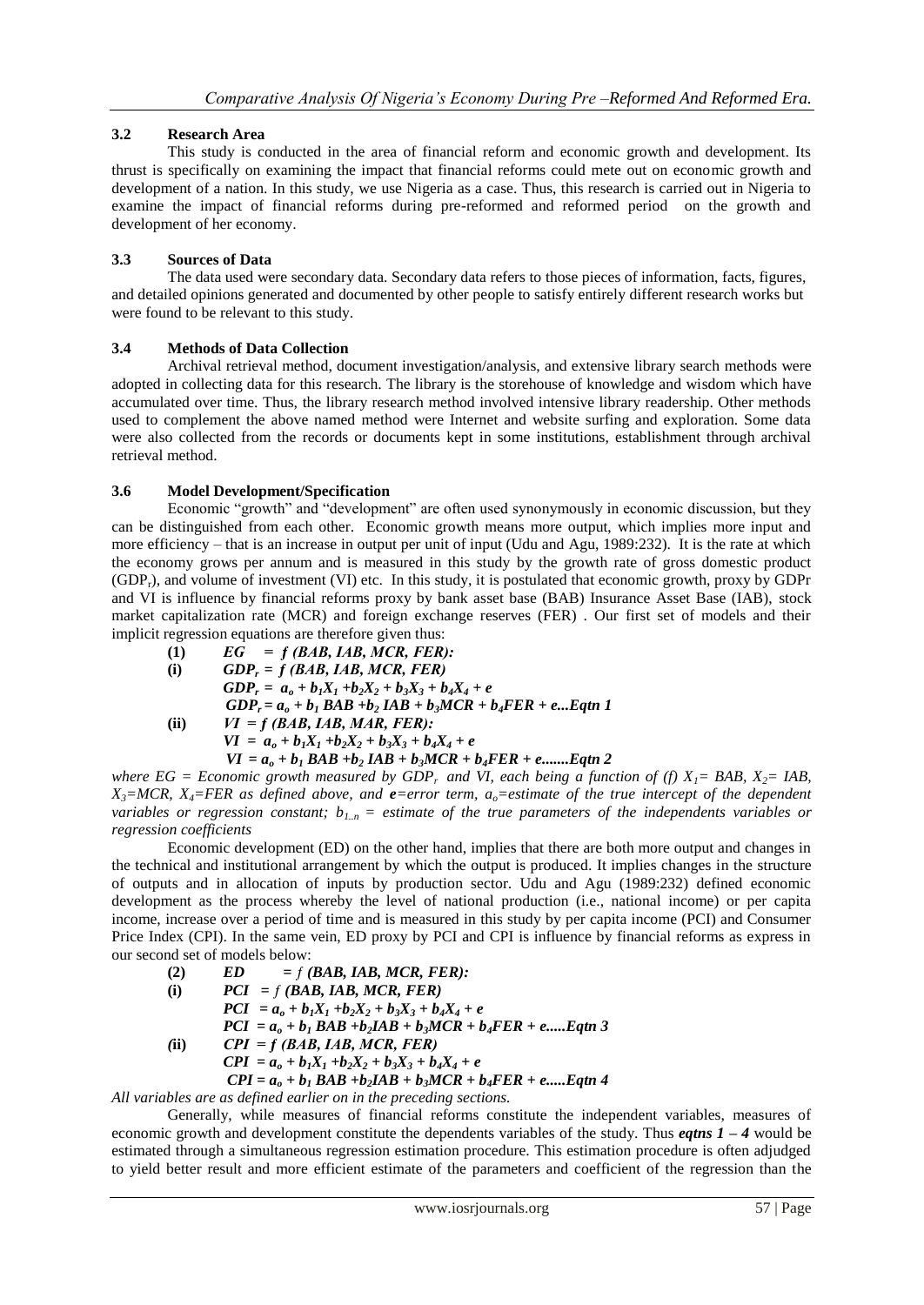single equation model especially where two or more independent variables are involved. In its implicit form the multiple regression models would be rendered as:

*Y = a + b<sup>1</sup> BAB + b<sup>2</sup> IAB + b3MCR + b4FER***+** *e................... eqtn 5*

*GAUSS MARKOV MODEL: Linearity in Parameters* 

*where: Y = the estimate value of the dependent variable, given specific value of* 

*independent variables;*  $a<sub>o</sub>$  = estimate of the true Y intercept or regression constant;

 $b_{1,n}$   $=$  *estimate of the true parameter of the independent variables or* 

*regression coefficient; BAB, IAB, MCR, FER, are as defined earlier.*

#### **3.7 Method of Data Analysis**

In this study, the multiple regression method will be employed to analyse data. The model for this statistics is given as:

## *Y = a + b<sup>1</sup> BAB + b2IAB + b3MCR + b4FER***+** *e................... eqtn 5.*

The use of regression in the analysis is to assist in identifying the independent variable that best explains and significantly impacts on the dependent variable of the research. For purpose of testing the hypotheses, three tests:- the t-test, the F-test statistics and ANOVA was employed. While the t-test was used to measure the statistical significant of the regression coefficients and to determine the flow or direction of the relationship existing between the two variables, the F-test was employed to measure the adequacy or appropriateness of the model and to arrive at a conclusion on the statistical significance of the coefficient of determination  $(r^2)$ . All the hypotheses will be tested at 95% level of significance. The result generated base on the application of Mat lab, a computer based software programme will be compared with the tabulated t and f statistics respectively at  $P = 0.05$ . Consequently, the decision rule for accepting or rejecting the hypotheses is based on:

## *(i)*  $\qquad$  *Accept*  $H_o$  *and reject*  $H_i$  *if*  $f_t$   $_{0.05}$  >  $f_c$ *(ii) Reject* $H_o$ *and accept* $H_i$ *if* $f_t$ *0.05* **<**  $f_c$

That is, we accept the null hypotheses  $(H_0)$  and reject the alternative hypotheses  $(H_i)$  where the tabulated or critical F value is greater than our computer generated F value at 5% level of significance and vice versa. Similarly the significance and relevance of the parameter estimate of our test is considered at where:  $t_C$  $\epsilon_{0.05}$  >  $t_t$  and insignificance and non-relevance at where  $t_{C,0.05} < t_t$ .

The use of F- statistic in determining whether or not to reject the hypotheses is simply because of its prime or superior position to the t-test as noted by McCullough (1974) thus: "if f-test result is true, then t-test must be true and not vice-versa". Finally, an ANOVA used to compare and analyse any observed differences in economic growth and development in periods of financial repression as well as in the periods of financial reform.

## **IV. Data Presentation Analysis And Interpretation**

## **4.1 Data Presentation**

This present, analyse and interprets the data collected for the study. Data used in this study were collected based on the variables identified in the research objectives, research questions and hypotheses. Thus the data were presented to reflect the research objectives and the problems identified.

## **4.2 Data Analysis**

The data in Appendix A underpins the analytical framework for this study. It is pivotal to and a springboard from which subsequent data and Appendices are extracted and analysed specificity for each index of economic growth and development against those of financial reforms. The data presented in Appendix A covers the period of forty-one (41) years, (1970-2010). It thus contains data for both repressed (1970-1985) and reformed (1995-2010) financial eras. In it, it is shown that financial reforms are examined in terms of bank asset base (BAB), insurance asset base (IAB), foreign exchange research (FER) and stock market capitalization (SMC). Economic growth is examined in terms of growth rate of gross domestic product (GDPr) and aggregate public investment, i.e. investment volume (IV), while economic development is examined in terms of per capita income (PCI) and consumer price index (CPI).

## APPENDIX A

The Relationship between Growth Rates of Gross Domestic Product (GDPr), Investment Volume (IV), Growth Rate of Per Capita Income (PCIr), Consumer Price Index (CPI), Bank Asset Base (BAB), Insurance Asset Base (IAB), Foreign Exchange Reserves (FER), and Stock Market Capitalization (SMC),( 1970 – 2010)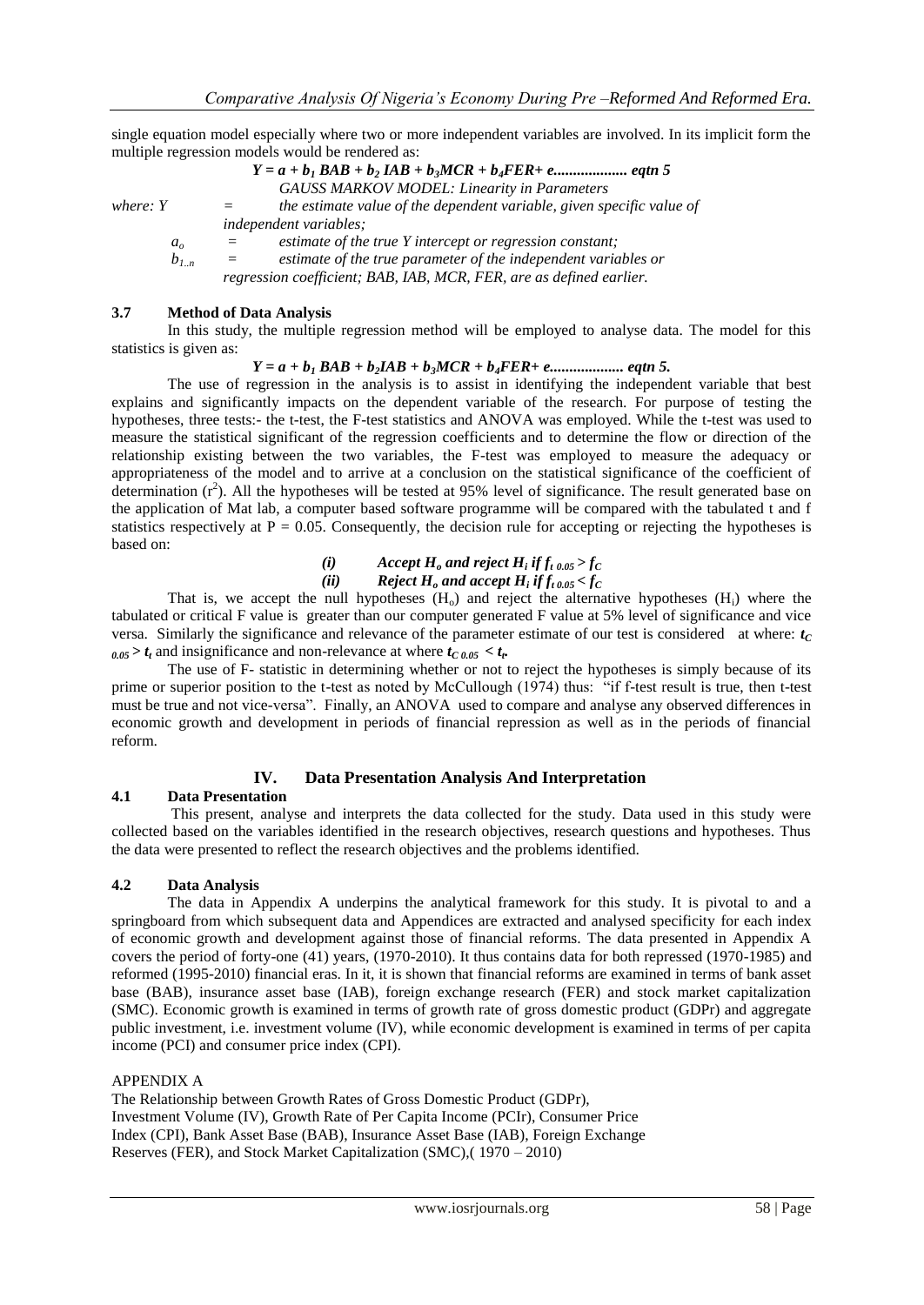| Years | $GDPr(\%)$ | IV    | $PCIr$ (%) | <b>CPI</b> | <b>BAB</b>         | IAB   | <b>FER</b>         | <b>SMC</b> |
|-------|------------|-------|------------|------------|--------------------|-------|--------------------|------------|
|       |            | (% )  |            | (% )       | (% )               | (% )  | (% )               | (% )       |
| 1970  | 46.80      | 18.80 | 21.98      | 0.23       | 51.19              | 64.40 | 8.10               | 1.20       |
| 1971  | 26.33      | 16.60 | 11.47      | 0.23       | 10.80              | 64.20 | 8.10               | 11.80      |
| 1972  | 8.45       | 24.50 | 0.85       | 0.24       | 12.70              | 54.60 | 9.20               | $-24.86$   |
| 1973  | 59.09      | 31.50 | 2.77       | 0.28       | 23.03              | 53.60 | 24.80              | 23.97      |
| 1974  | 60.00      | 42.30 | 8.28       | 0.31       | 58.84              | 47.40 | 25.10              | $-45.12$   |
| 1975  | 17.09      | 43.40 | $-7.81$    | 0.45       | 53.24              | 45.70 | 24.80              | 25.64      |
| 1976  | 24.66      | 40.60 | 5.91       | 0.50       | 47.88              | 43.30 | 24.70              | 75.66      |
| 1977  | 17.41      | 42.90 | 2.86       | 0.66       | 35.47              | 40.90 | 31.00              | 60.85      |
| 1978  | 7.32       | 46.50 | $-8.61$    | 0.70       | 5.51               | 37.90 | 30.95              | 5.38       |
| 1979  | 19.03      | 48.40 | 3.58       | 0.75       | 23.40              | 32.30 | 21.97              | 34.10      |
| 1980  | 18.62      | 52.40 | 1.21       | 0.88       | 45.39              | 33.50 | 25.78              | 52.79      |
| 1981  | 40.29      | 52.60 | $-15.52$   | 1.03       | 19.19              | 30.00 | 33.14              | $-21.58$   |
| 1982  | 2.36       | 51.10 | $-2.90$    | 1.10       | 16.34              | 32.30 | 53.00              | $-29.46$   |
| 1983  | 9.99       | 50.90 | $-7.79$    | 1.53       | 17.82              | 28.50 | 43.00              | 85.06      |
| 1984  | 11.32      | 51.70 | $-7.35$    | 1.87       | 12.60              | 29.70 | 63.00              | $-35.53$   |
| 1985  | 13.76      | 53.70 | 6.72       | 1.89       | 6.64               | 26.50 | 0.50               | 23.43      |
| 1986  | 0.97       | 54.00 | $-0.35$    | 2.15       | $\overline{24.00}$ | 23.30 | 0.50               | 57.26      |
| 1987  | 49.03      | 53.00 | $-3.52$    | 2.36       | 25.57              | 22.80 | 0.60               | $-23.19$   |
| 1988  | 33.39      | 51.40 | 6.67       | 3.80       | 16.45              | 20.20 | 0.50               | 12.23      |
| 1989  | 54.78      | 53.20 | 4.14       | 5.50       | 11.79              | 18.90 | 0.50               | $-28.22$   |
| 1990  | 15.94      | 53.10 | 5.14       | 5.70       | 27.87              | 24.20 | 0.70               | $-63.06$   |
| 1991  | 24.31      | 59.00 | 1.83       | 7.00       | 41.65              | 27.60 | 0.80               | 7.40       |
| 1992  | 69.69      | 58.60 | 0.07       | 10.42      | 35.46              | 35.90 | 1.70               | 10.39      |
| 1993  | 26.79      | 40.50 | $-0.58$    | 16.80      | 42.07              | 19.10 | 2.10               | 63.59      |
| 1994  | 31.25      | 45.40 | $-2.58$    | 29.70      | 30.45              | 18.30 | 2.20               | 22.56      |
| 1995  | 11.16      | 62.00 | $-0.18$    | 45.03      | 30.54              | 50.90 | 2.20               | 86.50      |
| 1996  | 42.79      | 69.80 | 1.63       | 51.47      | 19.11              | 40.10 | 2.20               | 27.97      |
| 1997  | 4.09       | 69.40 | 0.13       | 56.73      | 27.37              | 40.1  | 2.00               | 48.00      |
| 1998  | $-3.48$    | 69.50 | $-0.61$    | 63.49      | 18.86              | 22.88 | 2.10               | 31.36      |
| 1999  | 2.80       | 69.60 | $-1,32$    | 63.63      | 54.04              | 26.72 | 2.10               | 3.69       |
| 2000  | 3.80       | 69.60 | 2.93       | 72.87      | 87.00              | 9.22  | 9.80               | 10.06      |
| 2001  | 4.60       | 69.50 | 0.74       | 84.90      | 26.00              | 45.76 | $\overline{20.00}$ | 10.48      |
| 2002  | 3.50       | 69.50 | $-0.73$    | 95.20      | 25.00              | 13.64 | 23.00              | 2.96       |
| 2003  | 10.20      | 69.50 | 8.25       | 11.79      | 25.00              | 43.83 | 23.00              | 10.26      |
| 2004  | 7.10       | 69.50 | 3.70       | 12.97      | 25.00              | 51.41 | 23.00              | 87.55      |
| 2005  | 6.20       | 68.90 | 4.65       | 14.47      | 29.36              | 39.00 | 22.60              | 16.43      |
| 2006  | 6.90       | 68.90 | 6.73       | 15.71      | 53.50              | 25.41 | 26.00              | 78.84      |
| 2007  | 5.30       | 12.86 | 7.09       | 16.74      | 62.98              | 30.00 | 22.60              | 12.88      |
| 2008  | 6.40       | 91.31 | 5.35       | 19.26      | 44.96              | 25.41 | 22.60              | 56.05      |
| 2009  | 2.05       | 81.19 | 0.07       | 10.67      | 10.07              | 23.53 | 20.03              | 26.48      |
| 2010  | 17.79      | 23.29 | 8.70       | 13.83      | 11.09              | 27.34 | 23.70              | 41.07      |

*Comparative Analysis Of Nigeria's Economy During Pre –Reformed And Reformed Era.*

Sources: CBN statistical Bulletin (Various yrs), CBN Annual Report and Statement of Accounts (Various yrs) Nigerian Quarterly Economic Review.

From the data above in Appendix A, between 1970 and 1990, Nigeria's bank asset base maintained high volatility rate as it rose and fell frequently throughout the years. From 1991-2008 not much volatility. But decline significantly between 2008(34.89%) and 2010 (1.02%) . This trend is best described in the Fig. 4. 5 below. Source: Constructed from data in Appendix B

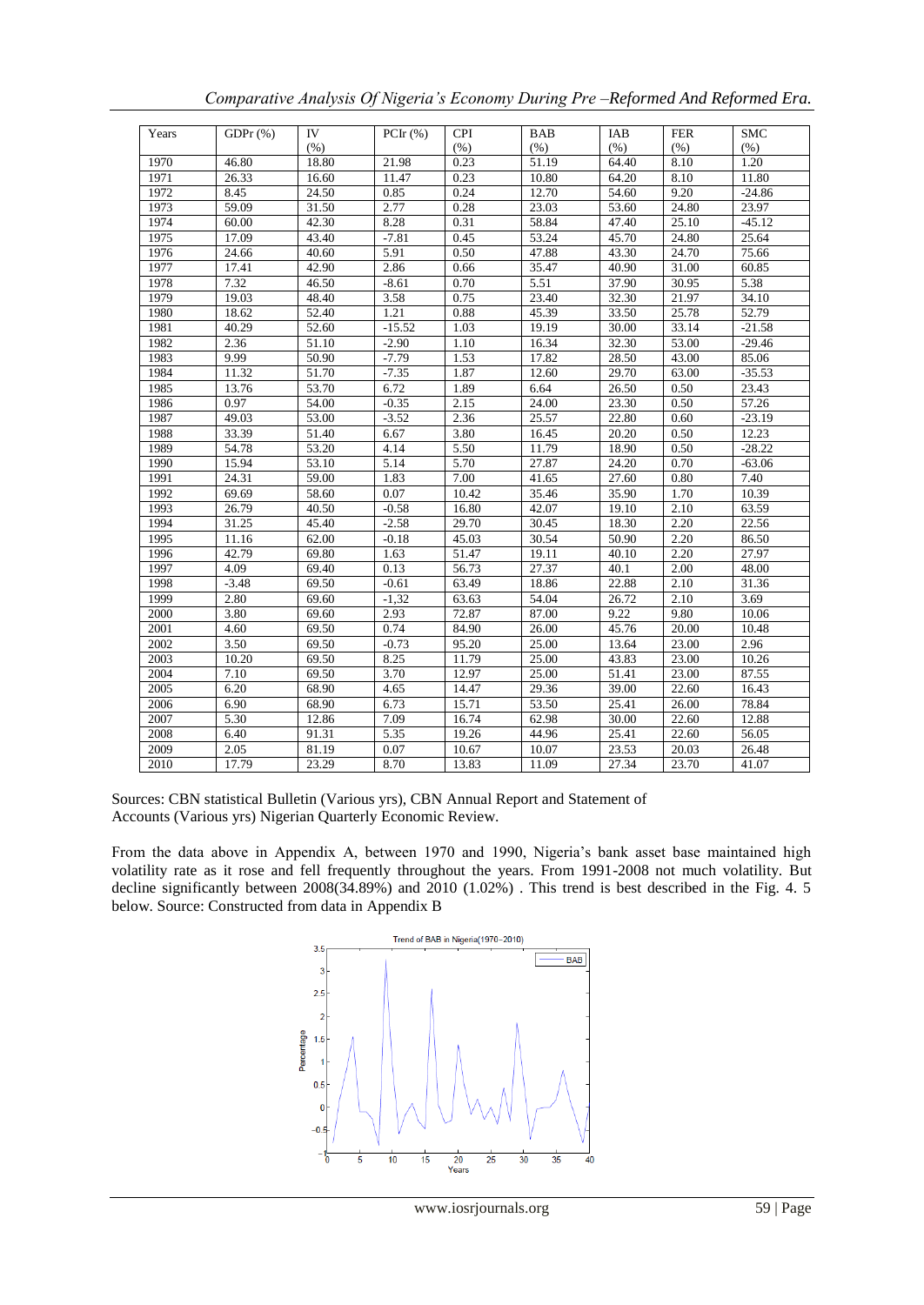

The data for insurance asset base were logged to give the picture of the trend of IAB in Nigeria as presented in Fig 4.6. Above.

Insurance asset base during the period decline on average by 3.12% consistently. In 1982, IAB rose by a 2.30%, declined in 1983 by 3.8% and increased again by 1.2% in 1984. From 1985 to 1989, an average of 2.16% decline was recorded, while an average of 5.66% increase was recorded between 1990 and 1992. In 1993 and 1994, 16.8% and 0.8% decrease were recorded respectively 1995 had an increase of 32.6%. Between 1996 and 2007 there was stability following a 10.8% decrease in 1996. From 2008 a declined of (4.59%) ,2009 (1.88%) and an increased of (1.88%) for 2010.



#### **Fig.4.7**

The trend of foreign exchange reserve is above. Foreign exchange reserve rose from 0.01% in 1972 -00.15% in 1973 and rose again by 0.06 % in 1977 to about 2.78% in 1978 and by 0.53% from 1980 to 1981. From 1985, a large decline of about (62.5%) was recorded counting from 1991. Between 1988 and 1990, there was relative stability with an average of about 0.13% volatility rate in the positive direction. It rose by 10.2% in 2000 and by 3% in 2001 and remain stable through 2004 when it declined by only 0.40% in 2005. In 2006, FER increased by 3.4% and to 0.40% decrease in 2007 and stabilized through to 2008 to 2010.

In Fig 4.8, a picture of the trend of Nigeria"s SMCr under review is presented below.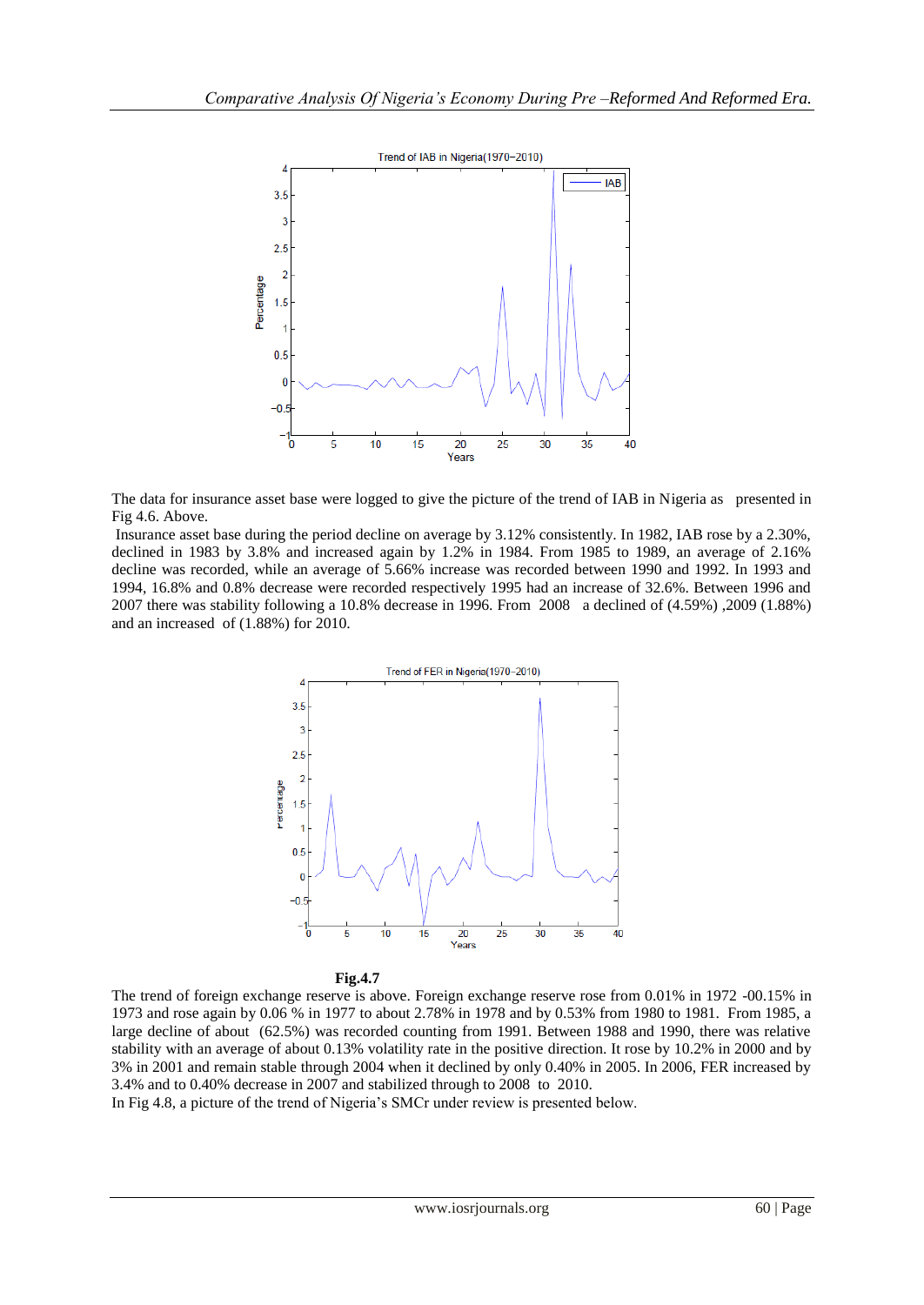

Stock market capitalization maintained, on average, a 0.07% increase between 1970 and 1975 when it rose by 0.48% in 1976 and maintained an average of 0.65% increase from 1976 - 1980. In 1981 and 1982 SMCr declined by 31.21% and 7.88% respectively. It rose by 55.6% in 1983 and declined again by 49.53% in 1984. Other years that SMC grow and their percentages are: 1985(12.1%), 1986 (33.83%), 1988 (10.96%), 1992 – 1994 (2.47% on average), 1995(63.94%), 1996 declined of (58.53%), 1997 rose by (20.03%), declined of (7.52%) 2002 , 2003 rose by (7.3%), rose by (77.29%) in 2004. Declined by (71.12%) in 2005. and a significant positive volatility between 2007 - 2010.

## **4.3 Test of Research Hypotheses**

This section was designated to test the hypotheses formulated in chapter one. It is meant to determine the relationship that exists between financial reforms and economic growth and development. As stated earlier, financial reforms are measured in this study by bank capital base (BAB), insurance asset base (IAB), foreign exchange reserves (FER) and stock market capitalization (SMC). Economic growth is measured by growth rate of gross domestic product (GDPr) and investment volume (IV), while economic development is measured by per capita income (PCI) and consumer price index (CPI).

## **4.3.1 Hypothesis**

The hypothesis that addressed the objective of the study which was to find out if there is any difference in the growth and development in the economy during the pre-reformed and the reformed financial eras in Nigeria. The essence was to know the "best" approach to managing the economy for sustainable development and growth, and by extension to ascertain whether the reform efforts so far embarked upon in the country have actually helped our economy fared well or not. It was also to inform us of whether financial repression is better than financial liberalization. To address this uncertain and mind bogging problem, the null hypothesis was developed as re-stated below:

*There is no difference in the growth and development of the economy during the pre-reformed and reformed financial era in Nigeria*.

To test this hypothesis, the study first identified the pre-reformed era as beginning from 1970-1985 and the reformed era from 1993-2010. Following this division, was the collection and presentation of data relating to the variables and in the hypothesis above.

#### The model is thus:

## *Y = a + b1BAB + b2IAB + b3FER + b4SMC* **+** *e................... eqtn 5.*

Table 4.6 Attached herewith contains the regression results for the hypothesis . Data for both Prereform and Reformed period is attached below: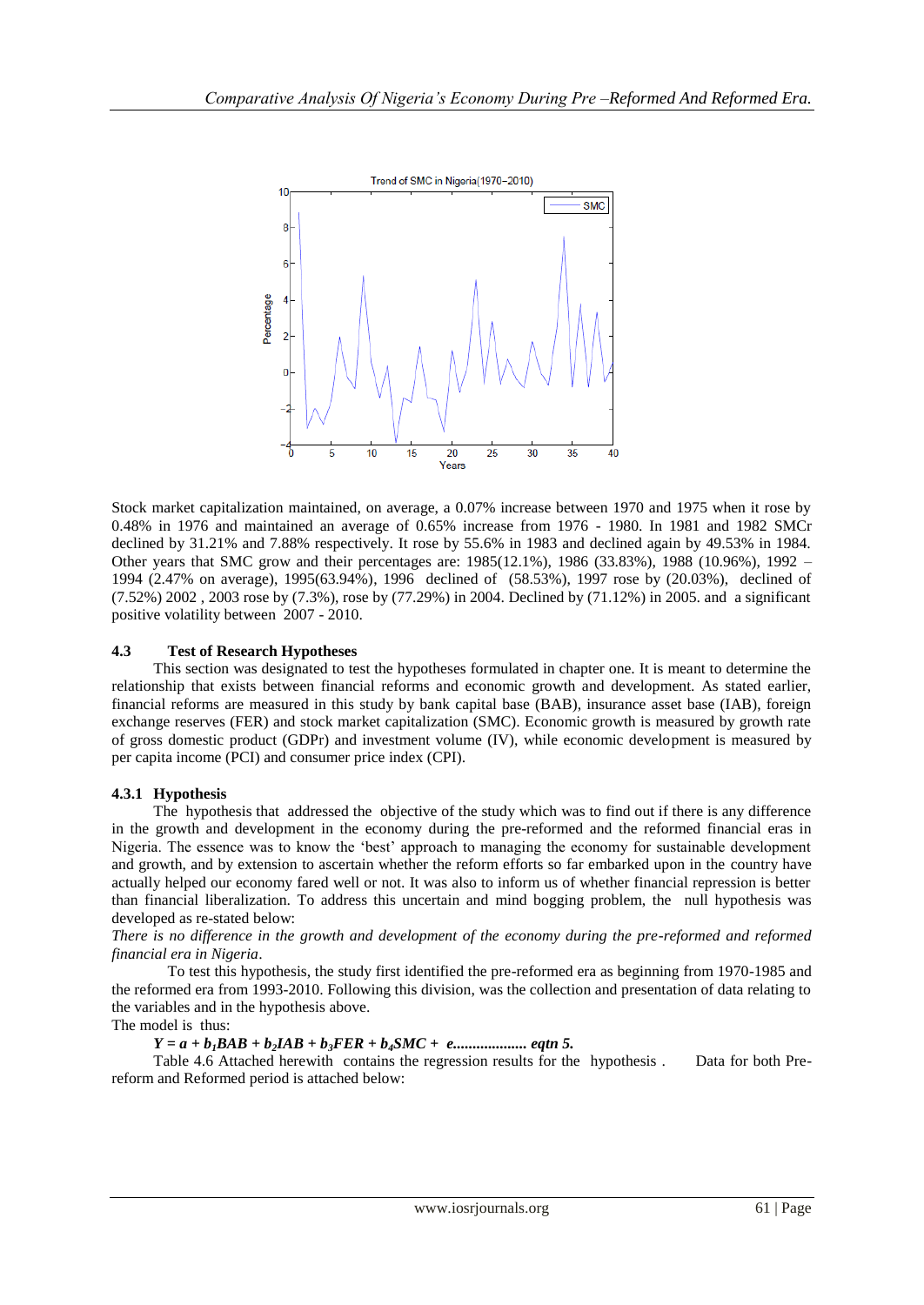# *Comparative Analysis Of Nigeria's Economy During Pre –Reformed And Reformed Era.*

|                    | Regression Result for (Hypothesis Five) the difference in the growth |                                                                  |            |        |           |          |            |        |                                               |                                                        |            |        |           |         |            |        |
|--------------------|----------------------------------------------------------------------|------------------------------------------------------------------|------------|--------|-----------|----------|------------|--------|-----------------------------------------------|--------------------------------------------------------|------------|--------|-----------|---------|------------|--------|
|                    |                                                                      | and development of the economy during the pre-reformed (1970-85) |            |        |           |          |            |        |                                               |                                                        |            |        |           |         |            |        |
|                    |                                                                      | and reformed (1995-2010) financial eras in Nigeria.              |            |        |           |          |            |        |                                               |                                                        |            |        |           |         |            |        |
| Table: 4.6         |                                                                      |                                                                  |            |        |           |          |            |        |                                               |                                                        |            |        |           |         |            |        |
|                    |                                                                      |                                                                  |            |        |           |          |            |        |                                               | RESULT FOR ECONOMIC PERFORMANCE PRE -REFORM(1970-1985) |            |        |           |         |            |        |
| Dependent variable | GDP                                                                  |                                                                  |            |        | <b>IV</b> |          |            |        | PCI                                           |                                                        |            |        | CPI       |         |            |        |
|                    | coeff                                                                | t-stat                                                           | R-square F |        | coeff     | t-stat   | R-square F |        | coeff                                         | t-stat                                                 | R-square F |        | coeff     | t-stat  | R-square F |        |
| Indepent variables |                                                                      |                                                                  |            |        |           |          |            |        |                                               |                                                        |            |        |           |         |            |        |
| Constant           | 2.6048                                                               | 0.139                                                            | 0.417      | 1.967  | 79.6681   | 33.95    | 0.4758     | 1.1073 | $-7.3927$                                     | $-0.98$                                                | 0.5677     | 3.612  | 2.3873    | 7.29    | 0.7585     | 8.637  |
| BAB                | 0.438                                                                | 1.888                                                            |            |        | 0.138     | 4.11     |            |        | 0.0975                                        | 0.89                                                   |            |        | $-0.0073$ | $-1.65$ |            |        |
| <b>IAB</b>         | 0.355                                                                | 1.044                                                            |            |        | $-1.012$  | $-20.61$ |            |        | 0.279                                         | 1.84                                                   |            |        | $-0.0341$ | $-5.25$ |            |        |
| FER                | $-0.142$                                                             | $-0.506$                                                         |            |        | 0.023     | 0.53     |            |        | $-0.225$                                      | $-1.78$                                                |            |        | 0.001     | 0.16    |            |        |
| SMC                | $-0.111$                                                             | $-0.934$                                                         |            |        | $-0.018$  | $-1.27$  |            |        | 0.007                                         | 0.14                                                   |            |        | $-0.0003$ | $-0.14$ |            |        |
|                    |                                                                      |                                                                  |            |        |           |          |            |        |                                               |                                                        |            |        |           |         |            |        |
|                    |                                                                      |                                                                  |            |        |           |          |            |        |                                               |                                                        |            |        |           |         |            |        |
|                    |                                                                      |                                                                  |            |        |           |          |            |        | RESULT FOR ECONOMIC PERFORMANCE AFTER REFORM. |                                                        | 1995-2010  |        |           |         |            |        |
| Dependent variable | GDP                                                                  |                                                                  |            |        | <b>IV</b> |          |            |        | PCI                                           |                                                        |            |        | CPI       |         |            |        |
|                    | Coeff                                                                | t-stat                                                           | R-square F |        | Coeff     | t-stat   | R-square F |        | Coeff                                         | t-stat                                                 | R-square F |        | Coeff     | t-stat  | R-square F |        |
| Indepent variables |                                                                      |                                                                  |            |        |           |          |            |        |                                               |                                                        |            |        |           |         |            |        |
| Constant           | 7.227                                                                | 0.68                                                             | 0.1331     | 0.4223 | 78.769    | 3.93     | 0.0627     | 0.184  | $-9877$                                       | $-1.4$                                                 | 0.4811     | 2.3175 | 87.4264   | 2.87    | 0.4312     | 2.0845 |
| BAB                | $-0.077$                                                             | $-0.6$                                                           |            |        | $-0.1326$ | $-0.53$  |            |        | 0.049                                         | 1.39                                                   |            |        | 0.006     | 0.02    |            |        |
| <b>IAB</b>         | 0.2                                                                  | 0.94                                                             |            |        | $-0.223$  | $-0.54$  |            |        | 0.054                                         | 0.92                                                   |            |        | $-0.382$  | $-0.64$ |            |        |
| FER                | $-0.15$                                                              | $-0.56$                                                          |            |        | $-0.3712$ | $-0.72$  |            |        | 0.225                                         | 2.94                                                   |            |        | $-1.502$  | $-2.17$ |            |        |
| SMC                | $-0.01$                                                              | $-0.09$                                                          |            |        | 0.096     | 0.54     |            |        | 0.005                                         | 0.19                                                   |            |        | $-0.338$  | $-1.38$ |            |        |

#### APPENDIX F

The data used for the regression to established Relationship between Growth Rates of Gross Domestic Product (GDPr),Investment Volume (IV), Growth Rate of Per Capita Income (PCI), Consumer Price Index (CPIr), and Bank Asset Base (BAB), Insurance Asset Base (IAB), Foreign

Exchange Reserves (FER), and Stock Market Capitalization (SMC), 1970 – 1985 (Pre-Reformed Era)

| Years | $GDPr(\%)$ | <b>IV</b> | $PCLr$ (%) | <b>CPI</b> | <b>BAB</b> | IAB     | <b>FER</b> | <b>SMC</b> |
|-------|------------|-----------|------------|------------|------------|---------|------------|------------|
|       |            | (% )      |            | (% )       | (%)        | $(\% )$ | (% )       | (% )       |
| 1970  | 46.80      | 18.80     | 21.98      | 0.23       | 51.19      | 64.40   | 8.10       | 1.20       |
| 1971  | 26.33      | 16.60     | 11.47      | 0.23       | 10.80      | 64.20   | 8.10       | 11.80      |
| 1972  | 8.45       | 24.50     | 0.85       | 0.24       | 12.70      | 54.60   | 9.20       | $-24.86$   |
| 1973  | 59.09      | 31.50     | 2.77       | 0.28       | 23.03      | 53.60   | 24.80      | 23.97      |
| 1974  | 60.00      | 42.30     | 8.28       | 0.31       | 58.84      | 47.40   | 25.10      | $-45.12$   |
| 1975  | 17.09      | 43.40     | $-7.81$    | 0.45       | 53.24      | 45.70   | 24.80      | 25.64      |
| 1976  | 24.66      | 40.60     | 5.91       | 0.50       | 47.88      | 43.30   | 24.70      | 75.66      |
| 1977  | 17.41      | 42.90     | 2.86       | 0.66       | 35.47      | 40.90   | 31.00      | 60.85      |
| 1978  | 7.32       | 46.50     | $-8.61$    | 0.70       | 5.51       | 37.90   | 30.95      | 5.38       |
| 1979  | 19.03      | 48.40     | 3.58       | 0.75       | 23.40      | 32.30   | 21.97      | 34.10      |
| 1980  | 18.62      | 52.40     | 1.21       | 0.88       | 45.39      | 33.50   | 25.78      | 52.79      |
| 1981  | 40.29      | 52.60     | $-15.52$   | 1.03       | 19.19      | 30.00   | 33.14      | $-21.58$   |
| 1982  | 2.36       | 51.10     | $-2.90$    | 1.10       | 16.34      | 32.30   | 53.00      | $-29.46$   |
| 1983  | 9.99       | 50.90     | $-7.79$    | 1.53       | 17.82      | 28.50   | 43.00      | 85.06      |
| 1984  | 11.32      | 51.70     | $-7.35$    | 1.87       | 12.60      | 29.70   | 63.00      | $-35.53$   |
| 1985  | 13.76      | 53.70     | 6.72       | 1.89       | 6.64       | 26.50   | 0.50       | 23.43      |

Sources: CBN statistical Bulletin (Various yrs), CBN Annual Report and Statement of Accounts (Various yrs); Nigerian Quarterly Economic Review.

#### APPENDIX G

The data used for running the regression for establishing the relationship between Growth Rates of Gross Domestic Product (GDPr), Investment Volume (IV), Growth Rate of Per Capita Income (PCIr), Consumer Price Index (CPI), and Bank Asset Base (BAB), Insurance Asset Base (IAB), Foreign Exchange Reserves (FER), and Stock Market Capitalization (SMC), 1995 – 2010 (Reformed era)

| <b>Years</b> | GDPr $(\%)$ | IV    | $PCIr$ $\left(\frac{9}{6}\right)$ | <b>CPI</b> | <b>CBAB</b> | <b>IAB</b> | <b>FER</b> | <b>SMC</b> |
|--------------|-------------|-------|-----------------------------------|------------|-------------|------------|------------|------------|
|              |             | (%)   |                                   | (%)        | $(\%)$      | $(\%)$     | (%)        | (%)        |
| 1995         | 11.16       | 62.00 | $-0.18$                           | 45.03      | 30.54       | 50.90      | 2.20       | 86.50      |
| 1996         | 42.79       | 69.80 | 1.63                              | 51.47      | 19.11       | 40.10      | 2.20       | 27.97      |
| 1997         | 4.09        | 69.40 | 0.13                              | 56.73      | 27.37       | 40.1       | 2.00       | 48.00      |
| 1998         | $-3.48$     | 69.50 | $-0.61$                           | 63.49      | 18.86       | 22.88      | 2.10       | 31.36      |
| 1999         | 2.80        | 69.60 | $-1,32$                           | 63.63      | 54.04       | 26.72      | 2.10       | 3.69       |
| 2000         | 3.80        | 69.60 | 2.93                              | 72.87      | 87.00       | 9.22       | 9.80       | 10.06      |
| 2001         | 4.60        | 69.50 | 0.74                              | 84.90      | 26.00       | 45.76      | 20.00      | 10.48      |
| 2002         | 3.50        | 69.50 | $-0.73$                           | 95.20      | 25.00       | 13.64      | 23.00      | 2.96       |
| 2003         | 10.20       | 69.50 | 8.25                              | 11.79      | 25.00       | 43.83      | 23.00      | 10.26      |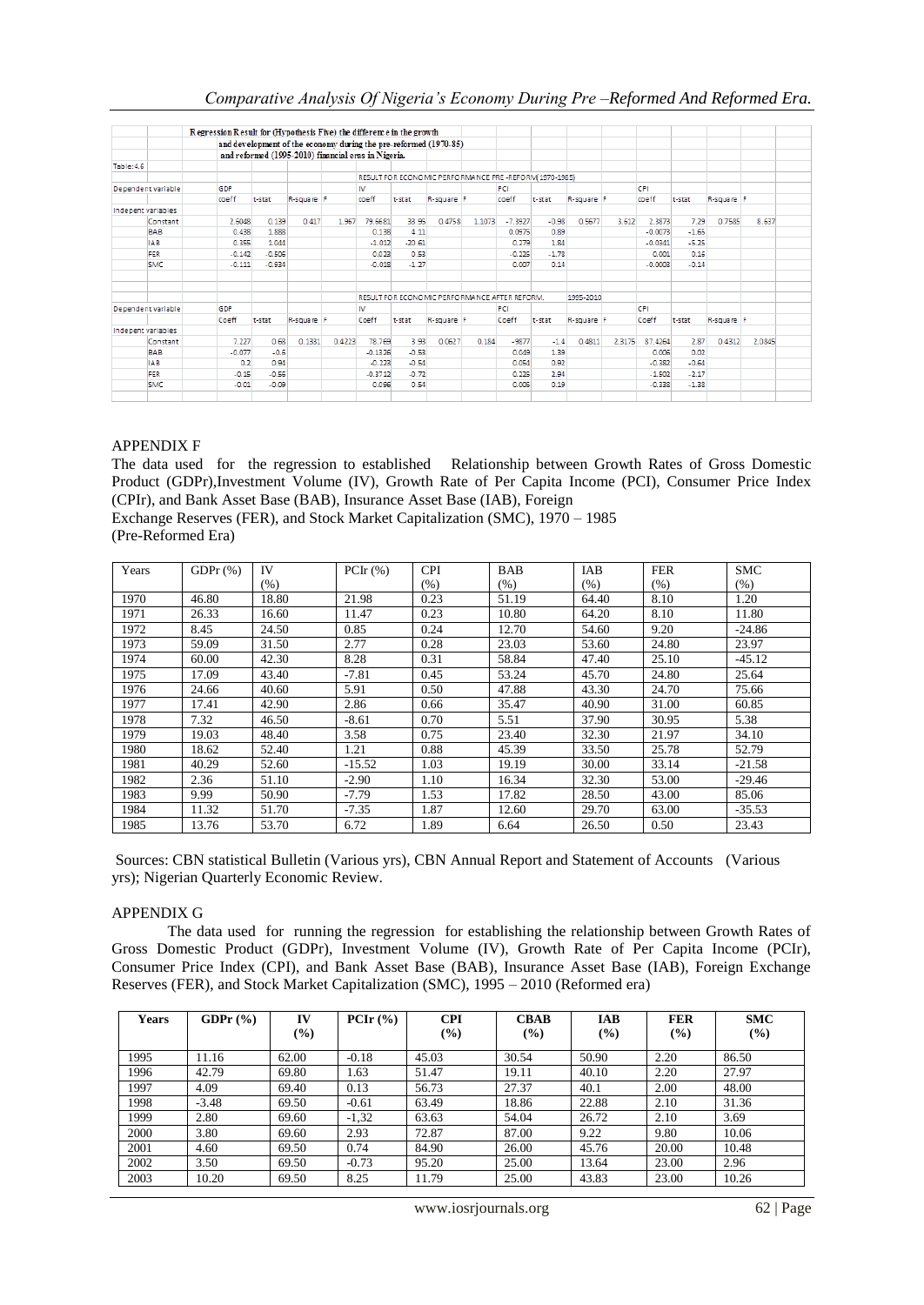*Comparative Analysis Of Nigeria's Economy During Pre –Reformed And Reformed Era.*

| 2004 | 7.10  | 69.50                                 | 3.70 | 12.97 | 25.00 | 51.41 | 23.00 | 87.55 |  |
|------|-------|---------------------------------------|------|-------|-------|-------|-------|-------|--|
| 2005 | 6.20  | 68.90                                 | 4.65 | 14.47 | 29.36 | 39.00 | 22.60 | 16.43 |  |
| 2006 | 6.90  | 68.90                                 | 6.73 | 15.71 | 53.50 | 25.41 | 26.00 | 78.84 |  |
| 2007 | 5.30  | 12.86                                 | 7.09 | 16.74 | 62.98 | 30.00 | 22.60 | 12.88 |  |
| 2008 | 6.40  | 91.31                                 | 5.35 | 19.26 | 44.96 | 25.41 | 22.60 | 56.05 |  |
| 2009 | 2.05  | 81.19                                 | 0.07 | 10.67 | 10.07 | 23.53 | 20.03 | 26.48 |  |
| 2010 | 17.79 | 23.29                                 | 8.70 | 13.83 | 1.09  | 27.34 | 23.70 | 41.07 |  |
|      |       | $\alpha$ and $\alpha$ in the $\alpha$ |      |       |       |       |       |       |  |

The results as presented above are for pre-reformed and reformed financial eras. To be able to compare the performance of the economy in the pre-reformed and reformed eras it is necessary to read, analyse and interprets the regression result of the above equation for the various parameters in the various eras. On this note the regression result of the below equation for the first of all parameters in the pre-reformed era were read thus:

GDPr =  $2.6048 + 0.438_{BAB} + 0.355_{IAB} - 0.142_{FER} - 0.111_{SMC} +e$ <br>t-Stat. = (0.139) (1.888) (1.044) (-0.506)  $t_{\text{stat.}} = (0.139)$   $(1.888)$   $(1.044)$   $(-0.506)$   $(-0.934)$ 

From the above regression result, average growth rate of gross domestic product in the pre-reformed era was 2.6048. One naira increase in each of bank asset base, insurance asset base, increased GDPr by  $\mathbb{A}$ .438; N.355, while foreign exchange reserves and stock market capitalization reduced it by - N0.142 and by - N0.111 respectively. All other things being equal.

The significance of the variations in the GDPr was tested by comparing  $f_c$  with  $f_t$ . from the result; it was seen that  $f_c$  value of 1.967 was less than the  $f_t$  value of 3.36. With this, the assertion that in the pre reform era there was no significant relationship between growth rate of gross domestic product and commercial bank asset base, insurance asset base, foreign exchange reserves and stock market capitalization in Nigeria was accepted.

In testing for the statistical significance of the independent variable, the individual independent variables calculated t  $(t<sub>C</sub>)$  values which are in parenthesise were compared with the critical  $(t<sub>t</sub>)$  value of 1.75. It was discovered that, excerpt one (and i.e. BAB) all  $t_c$  were lower than  $t_t$  and so all the three independent variables were statistically insignificant in the model. In other words, only commercial bank asset base contribute marginally to the economic growth of Nigeria in the pre-reformed era.

With  $R<sup>2</sup>$  value of 41.7%, the regression equation does not reflects a true prediction of financial system's contribution to economic growth of Nigeria. This means that the reformed variables mentioned above did not adequately explain and did not contribute significantly to the variations in the growth rate of gross domestic product in Nigeria. Other variables that influenced the growth rate of gross domestic product but not included in the model makes up the remaining 58.3%. Considering the volume of investment, the result of the regression equation reads thus:

$$
IV = 79.668 + 0.138_{BAB} - 1.012_{IAB} + 0.023_{FER} - .018_{SMS} + e
$$

t-  $_{\text{Stat.}} = (3.393)$   $(4.11)$   $(-2.61)$   $(0.53)$   $(-1.27)$ 

During the repressed financial system, we learn from the above regression result that average investment volume was 79.668. A Naira increase in each of BAB, FER increased results in  $-\frac{N}{10}$ .138;  $\frac{N}{10}$ .023; while IAB and SMC reduced IV by  $-\frac{N1.012}{N}$ ; and  $-\frac{N0.018}{N}$  in investment volume respectively. All other things being equal.

At the instance of the significance of the variations in the dependent variable, the  $f_c$  value of 1.107 as compared is less than the  $f<sub>t</sub>$  value of 3.36 as such the variations in the dependent variables as explained by the independent variables is insignificance and the assertion that no significant relationship exists in the pre reform era between volume of investment and the financial sector parameters considered here is held tenaciously as a truism against any other alternative assertion in this regard .

On the statistical significant of the independent variables,  $t<sub>C</sub>$  values of each of the independent variables were compared. The parenthesized figures are the  $t_C$  values whereas  $t_t$  value is 1.75. From this picture, bank asset base is the only variable that is statistically significant in the model. This is interpreted to mean that BAB exerts the greatest positive effect on investment during the pre-reform era. Therefore as BAB increases, investment increases significantly. FER showed very minimal positive increased. Others independent variables inverse increased.

With  $R^2$  value of 47.58%, the regression model reflects marginal predictive power, meaning that the independent variables do not adequately explain the variations in the dependent variable. Therefore the regression line shows no goodness of fit. The remaining 52.42% variations are explained by variables not included in this study.

The result of the regression equation for the relationship between per capita income and bank asset base, insurance asset base, foreign exchange reserves and stock market capitalization read thus:

PCI = -7.393 + .097<sub>BAB</sub> + 0.279<sub>IAB</sub> - 0.225<sub>FER</sub> + 0.007<sub>SMCr</sub> + e<br>t-stat. = (-0.98) (0.89) (1.84) (-1.78) (0.14) t-stat. =  $(-0.98)$   $(0.89)$   $(1.84)$   $(-1.78)$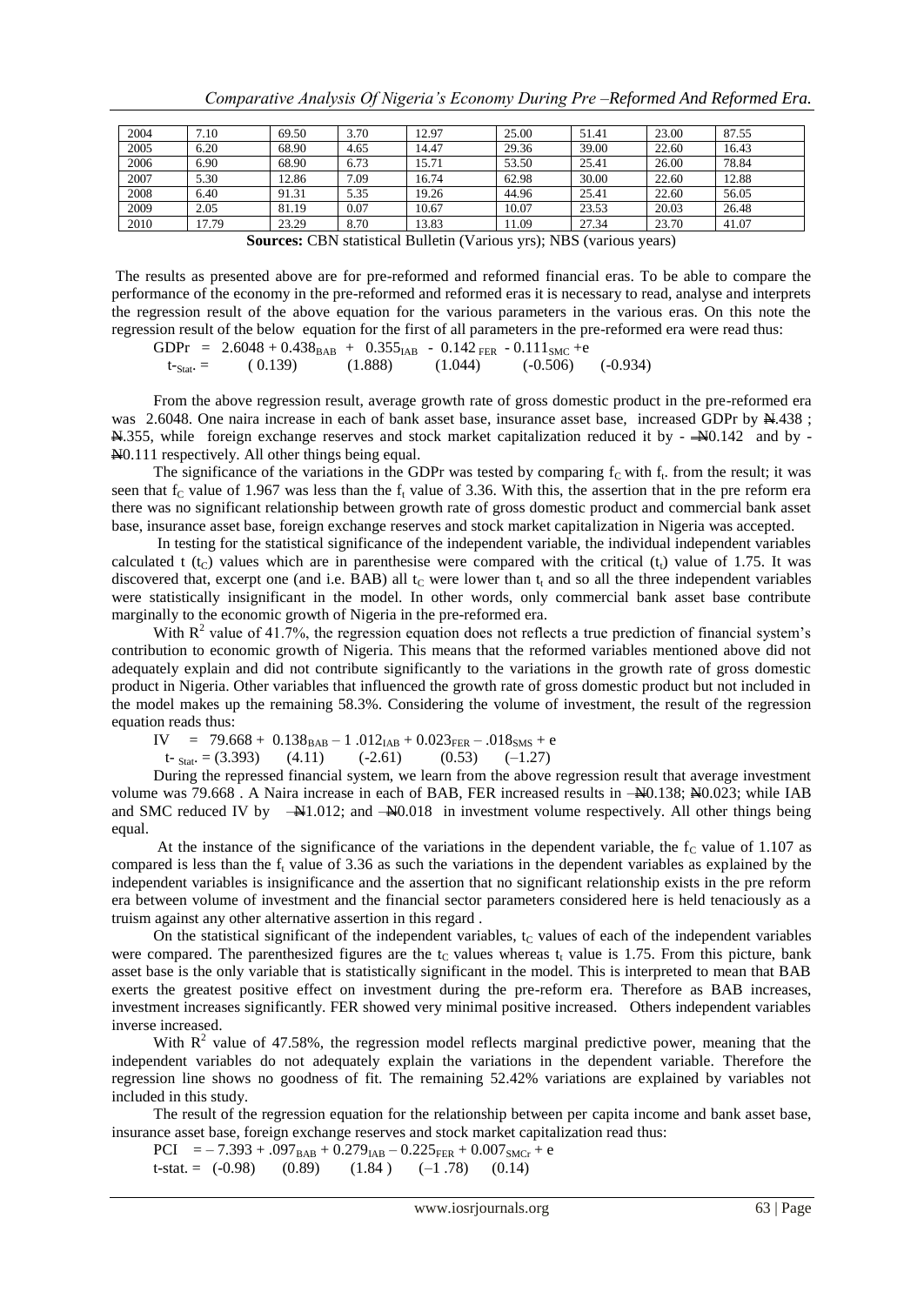The result as presented above, showed that for the pre-reformed era, average per capita income was – 7.39. A naira increase in each of BAB, IAB, & SMCr resulted in  $\frac{10.097}{10.097}$  increase in PCI,  $\frac{10.097}{10.097}$  increase in PCI, N0.007 increase in PCI respectively. Increase in unit FER decrease PCI by -0.225 during the pre-reform era. All other things being equal. Statistically, the significant of the independent variables was also tested by comparing  $t_c$  values in parenthesise with  $t_t$  values of 1.75. It was seen that IAB variable only was statistically significant in the model. Therefore, the variables made an insignificant contribution to the growth and development of our economy in the pre reform era.

Concerning the significance of these variations, we compare the  $f<sub>C</sub>$  value (3.612) which produced a negative PCI, with the  $f_t$  value (3.360) and found that the  $f_c$  is more than  $f_t$ , meaning the variations as explained by explanatory variables are significance. It was taken in that significant relationship exists in the pre reform era between per capita income and the financial sector parameters considered here.

The  $R<sup>2</sup>$  value of 0.5677 shows that the regression equation shows a prediction of the financial system's contribution to economic development. This means that the reform variables mentioned above explained about 56.77% and thus contribute significantly to the variations in the dependent variable. The remaining 43.23% may have been explained by variables not included in this study.

Following this analysis is the regression result for the relationship between consumer price index and bank asset base, insurance asset base, foreign exchange reserves and stock market capitalization as presented below:

CPI =  $\text{£}$  = 0.0073<sub>BAB</sub> - 0.0341<sub>IAB</sub> + .001<sub>FER</sub> - 0.001<sub>SMC</sub> + e t-stat. =  $(7.29)$   $(-1.65)$   $(-5.25)$   $(0.16)$   $(-0.14)$ 

This result shows that during the pre-reformed era, average consumer price was 82.3873 million. Concerning the explanatory variables, a naira increase in each of BAB, IAB, and SMC led to  $-\frac{NQ}{NQ}$  decrease in CPI, - N0.034 decrease in CPI, - N.001 decreases in CPI and one naira increase in FER increase CPI by N0 .001 respectively. All other things being equal. The significance of the variations in the dependent variable was tested by comparing  $f_c$  with  $f_t$ . At 95% significance level and sixteen degrees of freedom,  $f_c = 8.64$ compared to  $f_t$  value of 3.36. Thus since  $f_c$  is greater than  $f_t$ , we would say that financial reform parameter relates significantly with consumer price.

Also, testing for the statistical significance of the explanatory variables, we compare each individual"s independent variables calculated t ( $t<sub>C</sub>$ ) values in parenthesise with the critical t ( $t<sub>t</sub>$ ) value of 1.75. It was seen that foreign exchange reserves has only marginal positive effect on CPI there rest were statistically insignificant variables in the model. They had negative impact, on consumer price. With an  $R^2$  value of 75.85%, the regression model reflects a remarkable predictive power. This means that the independent variables adequately explain about 75.85% of the variations in the dependent variable. The regression line therefore shows a goodness of fit. Other variables not included in this study explain the remaining 24.15% the variations in the dependent variable.

On the other hand, the regression result of our estimated equation stated above for the reformed financial era for all parameters were read beginning with growth rate of gross domestic product thus:

GDPr = 7.227 – 0.077<sub>BAB</sub> + 0.20<sub>IAB</sub> - 0.15<sub>FER</sub> – 0.01<sub>SMC</sub> + e

 $t_{\text{Stat}} = (0.68)$  (-0.60) (0.94) (-0.56) (-0.09)

From the above result, average growth rate of gross domestic product during the reformed era was 7.227 . It is shown that a naira increase in BAB, FER and SMC reduced GDPr. whereas a naira increase in IAB improved GDPr positively during the period. All other things being equal.

The significance of the variations in the dependent variables was tested by comparing  $f_c$  with  $f_t$ . It was found that  $f_c$  value of 1.331 was less than  $f_t$  value of 3.36. With this, it was concluded that the variations in GDPr as explained by the independent variables were in significant and the null hypothesis accepted.

In testing for the statistical significance of the independent variables, the  $t<sub>C</sub>$  values of all independent variables in parenthesise were compared with  $t_t$  value of 1.75. All were statistically insignificant. However, from the result it is evident that the regression equation has marginal good fit. The coefficient of determination  $R<sup>2</sup>$  indicates that 42.23% of the variations in GDPr were explained by the explanatory/independent variables. The remaining 57.77% variations may have been explained by variables not included in this study.

The regression result of the relationship between investment volume and the reformed indexes is read as follows:

 $IV = 78.789 - 0.133<sub>BAB</sub> - 0.223<sub>IAB</sub> - 0.371<sub>FER</sub> + 0.096<sub>SMC + e</sub>$ <br>  $t_{\text{Stat.}} = (3.93)$   $(-0.53)$   $(-0.54)$   $(-0.72)$   $(0.54)$  $(-0.53)$   $(-0.54)$   $(-0.72)$   $(0.54)$ 

As show in the reading made above, average investment volume stood at 78.789 during the reformed era. On the effect of the explanatory variables, it was shown that a naira increase in BAB resulted in  $\frac{100}{133}$ decrease in investment volume; for IAB, investment reduced by  $\mathbb{N}0.223$ ; for FER, investment reduced by N0.371; and for SMC, investment increased by N0.096. All other things being equal.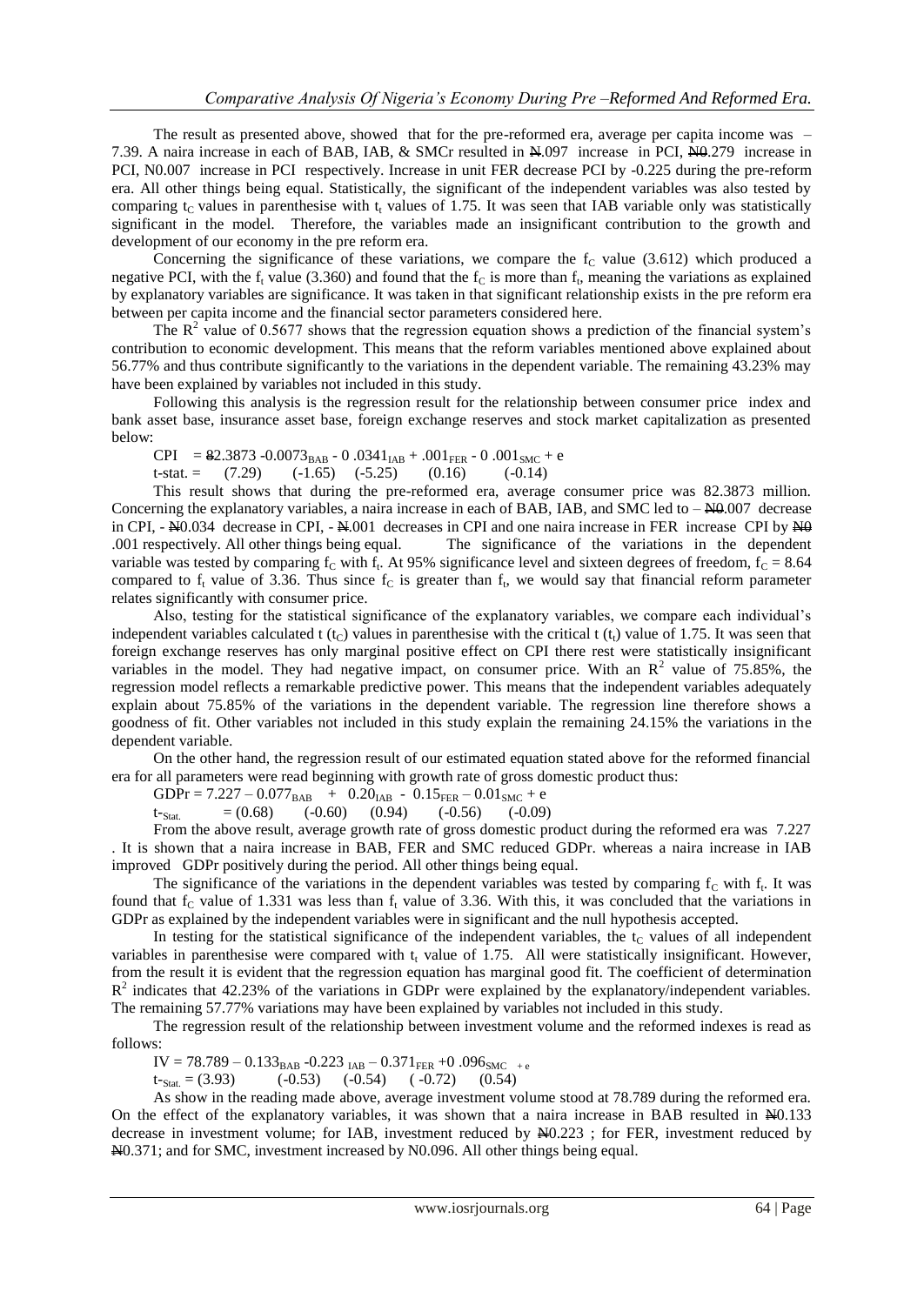The variations in the dependent variable at 95% confidence level, and sixteen degrees of freedom, as explained by the independent variables were insignificant since  $f_c$  value 0.184 was less than the  $f_t$  value of 3.36. The alternative assertion that in the reform era, financial system insignificantly relates and impacts negatively on the growth of investment in Nigeria was then rejected.

Nevertheless, in testing for the statistical significance of the independent variables, each of the independent variable's t<sub>C</sub> values (BAB = -0.53, IAB = -0.54, FER = -0.72 & SMC= 0.54) were compare with the  $t<sub>t</sub>$  value of 1.75. From this figures, they were said to be statistically insignificant variables in the model. In order words SMCr exerted the greatest positive effect on investment volume. The estimated equation also displayed a no good fit, with the coefficient of determination  $R^2$  indicated that 6.27% of the variations in investment were caused by the predicting variables while other variables not included in this study accounted for the remaining 93.27% of the variations in investment.

For per capita income (PCI) in the reformed era, the regression result was read thus:

 $PCI = -9.877 + 0.049<sub>BAB</sub> + 0.54<sub>IAB</sub> + 0.23<sub>FER</sub> + 0.01<sub>SMS</sub> + e$ 

t-<sub>Stat.</sub> = (-1.4) (1.39) (0.92) (2.94) (0.19)

From the presentation above, average per capita income (PCI) during the reformed era was -9.877 . Also, the result shows that a naira increase in BAB resulted in N.049 increased in PCI; for IAB, CPI increase by N0.54; and for FER, CPI increase by N0.23, while that of SMC results in N 0.01 increased on PCI. All other things being equal.

At 95% significance level and sixteen degrees of freedom the study show that the  $f_c$  value of 2.32 was less than the  $f_t$  value of 3.36, meaning that the variations in the dependent variables as explained by the independent variables were insignificant that the postulation that there is no significant relationship between per capita income and the financial reform measures considered here was accepted in favour of the alternative assertion in this regard.

The t-test sought to establish the statistical significance of the independent variables. By this, the  $t<sub>C</sub>$  values of each of the independent variables in parenthesis were compute with the  $t_t$  value of 1.75, and it was found that only FER was statistically significant in the model since its  $t<sub>C</sub>$  is greater than the  $t<sub>t</sub>$  value. This means that foreign exchange reserves impacted and contributed significantly to the growth of per capita income and the duo were said to be significantly related.

The result also revealed that the regression equation had a marginal good fit because the coefficient of determinations  $(R^2)$  indicated that 48.11% of the variations in per capita income were explained by the independent variables. The remaining 51.89% of the variations in per capita income were explained by variables not included in this study.

In the same vein, the regression result for the effect of financial reform on consumer price was read for its regression equation thus:

CPI =  $87.426 + 0.006_{BAB} - 0.382_{IAB} - 1.502_{FER} - 0.338_{SMC} + e$ 

 $T_{\text{Stat.}}$  = (2.87) (0.02) (-0.64) (-2.17) (-1.38)

The above result reveals that during the reform era, average CPI was 87.426 . The result also showed that a one naira increase each in IAB, FER, and SMC reduced CPI by  $-\text{H}$  0.382 and  $-\text{H}$ 1.502 and  $-\text{H}$  0.338 respectively, while a one naira increase in BAB increased CPI by N0.006.All other things being equal.

The result of the f-ratio sought to determine the significance of the variations in the dependent variables as explained by the independent variables. Thus, at 95% confidence level and sixteen degrees of freedom, our  $f_C$ value was 2.084 less than the f<sub>t</sub> value of 3.36o. This means that the variations in the dependent variable as explained by the independent variables are insignificant such that we can accept any assertion that there is no significant relationship between consumer price and the reform parameters.

The significant of the independent variables was determined by comparing  $t_c$  values of each of the independent variables with the  $t_t$  value of 1.75. The figures in parenthesis are the  $t_c$ -values. The result shows that no significant positive relationship exist between FER, SMC and IAB with CPI while an insignificant positive of 0.02 relationship exist between BAB and CPI. They were thus said to be statistically insignificant variables in the model.

The result also shows that the econometric property of the estimated equation was not remarkable and the regression equation showed no reasonable goodness of fit. This was indicated by the coefficient of determination  $\mathbb{R}^2$  value of 0.4312, meaning that 43.12% of the variations in the dependent variable were explained by the independent variables while other variables not included in this study accounted for the remaining 56.88%.

**4.4 Discussion of Findings and Conclusion:-** Foreign exchange reserves hurts investment and per capita income in the pre reformed era and hurts only consumer price in the reformed era. Reform may be necessary in this perspective. The financial reform in the country for the periods reviewed has not significantly impacted on the economic growth and development of the country. While some parameters exert positive effect others exert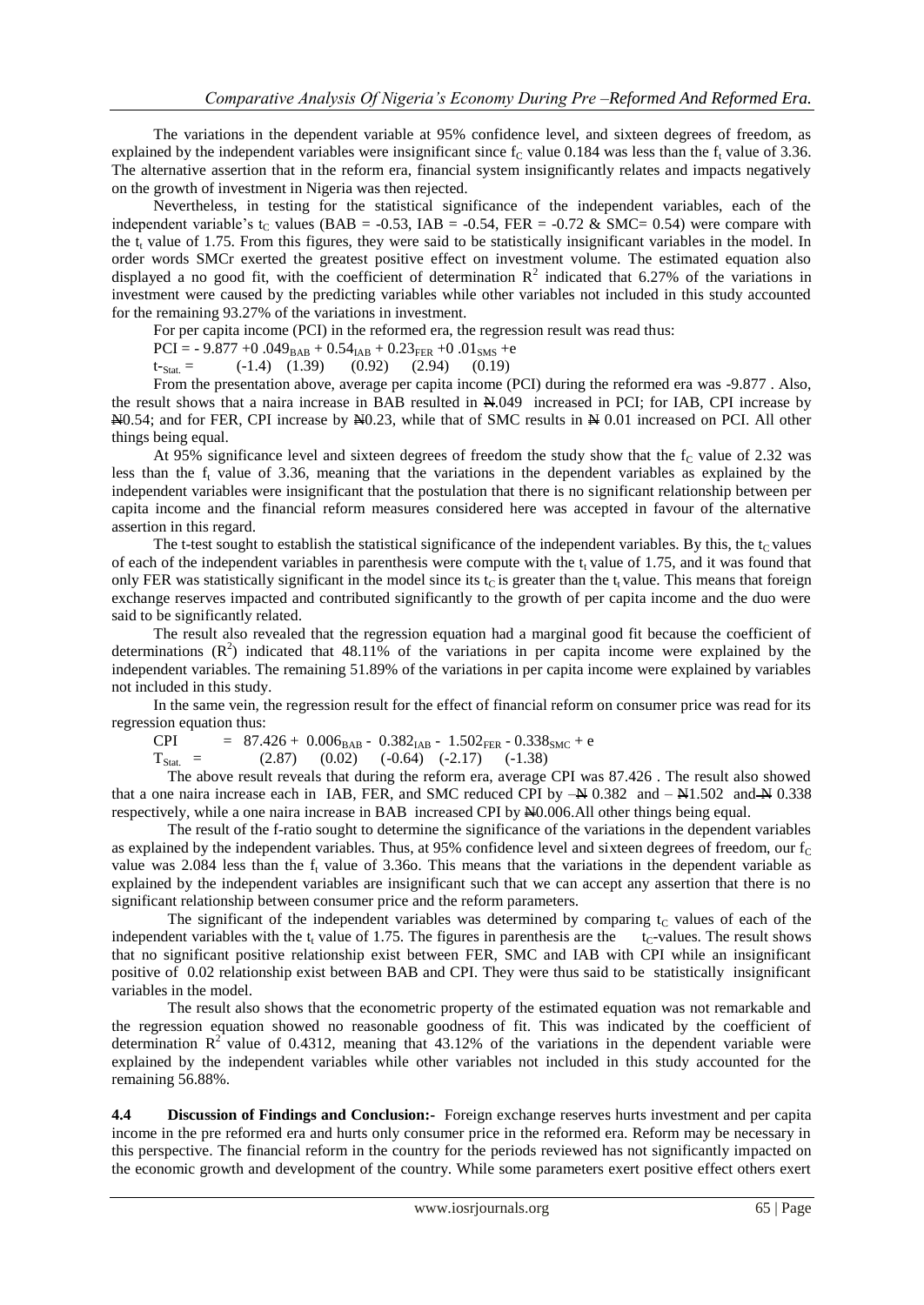negative effects to the extent that the losses outweigh the gains from the reform exercise. However, in the pre reform era, the economy performs relatively better as most financial system indicators exert reasonable positive effects on the growth and development of the country. From all indices and variables incorporated in this study the economy of this country had perform marginally for the past forty years as evidenced in this study. The reforms so far implemented have not significantly move our economy as one had expected, but rather have created avenues for executive fiat, corruption and embezzlement of public funds and this is the much reason why the recommendations in this study should be implemented aggressively if the reform is to bring any significant positive effect to the growth and development of the economy. Government should bring out reform policy that will encourage financial sector development so that the reform could lead to an expected growth and development in the economy. They should ensure that our reserves are properly managed. Such policy should compel stock market operators and banks to put their asset base to full utilization while insurance sector be given proper policy consideration for its development. This will help solve a number of problems especially poor investments as found in this study.

#### **References**

- [1]. Adebiyi, M. A. (2002). Is Financial Sector Liberalization the Cause of Banking Fragility in Nigeria? African Review of Money, Finance and Banking,  $2$  (3):  $12 - 25$ .
- [2]. Akpan, I. (1999). Fundamentals of Finance. Uyo: Modern Business Press Ltd.
- [3]. Akpan, I. (2004). Fundamentals of Finance. 2nd ed., Uyo: Nelgrfik Nig. Ltd.
- [4]. Arestis, P. and Demetriades, T. (1997). Financial Development and Economic Growth: Assessing the Evidence. Economics Journal, 107:783 - 99.
- [5]. Atindehou, R. B., Gueyie J. P. and Amenounve, E. K. (2005). Financial Intermediation and Economic Growth: Evidence from Western Africa. Applied Financial Economics, 15: 777 - 790.
- [6]. Bandiera, O., Caprico, G., Honshan, P. S. and Schiabtarille, F. (1999). Does Financial Reforms Raise or Reduce Savings? Working Paper No. 2062, World Bank.
- [7]. Cameron, R. (1967). Banking in the Early Stages of Industrialization: A Study in Comparative Economic History. New York: Oxford U. Press.
- [8]. Central Bank of Nigeria, Lagos (2001). The Impact of Structural Adjustment Programme on Nigerian Agriculture and Rural life.CBN/NISER
- [9]. Central Bank of Nigeria, Lagos (2008). Perspectives of Economic policy Reforms in Nigeria. CBN.
- [10]. Chang, T. and Caudill, S. B. (2005). Financial Development and Economic Growth: The Case of Taiwan. Applied Economics, 37: 1329 - 35.
- 
- [11]. Claasens, S. and Klingebiel, D. (2001). Competition and Scope of Activities in Financial Services. Working Paper, World Bank.<br>[12]. Dele, B. E. (2007). Banking Sector Reforms and the Nigerian Economy: Performance, Pi [12]. Dele, B. E. (2007). Banking Sector Reforms and the Nigerian Economy: Performance, Pitfalls and Future Policy. MPRA Paper No. 3804.
- [13]. Emenugaa, C. (2008). The Outcome of Financial Sector Reforms in West Africa.Paper Presentation at Inwent 2008.
- [14]. Ekpenyong, D. B. (2010). Finance and Economic Growth and Development in Africa. Book Chapter. Forthcoming.
- [15]. Fazzari, S. R., Hubbard, G. and Petersen, B. (1998). Financing Constraints and Corporate Investment. Brookings Papers on Economic Activity.
- [16]. Guryay, E., Safakhi, O. V. and Tuzel, B. (2007). Financial Development and Economic Growth: Evidence from Northern Cuprices. International Research Journal of Finance, 8: 2 – 8.
- [17]. Haslag, J. H and Koo, J. (1999). Financial Repression, Financial Development and Economic Growth. Working Paper No. 9902, Federal Reserve Bank of Dallas.
- [18]. Hornby, A. S. (2001). Oxford Advanced Learner's Dictionary. 6th Ed., Oxford: University Press.
- [19]. Ikhide, S. I. and Alawode, A. A. (2001). Financial Sector Reforms, Macroeconomic Instability and the Order of Economic Research Consortium.
- [20]. Ivine, S. (2008). Political Reform -Key to Social reform. The Octagon, October 13, pp. 3 12.
- [21]. James, A. (2009). Financial Liberalization or Repression? Unpublished Research Paper.
- [22]. Jeanne, O. and Romain R. (2006). The Optimal Level of International Reserves for Emerging Market Countries: Formulas and Applications. Working Paper WP/06/229, Washington: International Monetary Fund.
- [23]. Levine, R., Norman, L. and Beck, T. (2000). Financial Intermediation and Growth: Causality and Causes. Journal of Monetary Economics, 46 (1): 31 - 77.
- [24]. Morrisey, E. (2008). The Argument for Intervention. Available a[t www.intgovbk.org,](http://www.intgovbk.org/) 05/05/09
- [25]. Ncube, Mthuli (2007). Financial Services and Economic Development in Africa. Journal of African Economics, Vol. 16 AERC Supplement 1: 13 - 57.
- [26]. Ndiyo, N. A. (2005). Fundamentals of Research in Behavioural Sciences and Humanities. Calabar: Wusen Publishers.
- [27]. Nissanke, M. (2007). Discussion on the Financial Sector Reform and the Economy Analytical and Empirical Evidence of the Linkages. Paper at FSS 2020, Abuja.
- [28]. Ogunleye, R. W. (2005). Monetary Policy Influences on Banks" Profitability: Evidence from single Equation Approach. BDIC Quarterly, 15 (14): 20.
- [29]. Okagbue, S. N. and Aliko, T. B. (2004). Banking sector Reforms in Nigeria. Journal of Finance and Economics, 2 (2): 2 10.
- [30]. Owoye, O. (1997). Money and Economic Activity in Developing Countries: Evidence based on Cointegration and Causality Tests. American Economist, 41 (1): 70 - 82.
- [31]. Patrick, H. (1966). Financial Development and Economic Growth in Underdeveloped Countries. Economic Development and Cultural Change, 14: 174 - 189.
- [32]. Rajan, R. G. and Zingales, L. (2003). The Great Reversals: The Political of Financial Development in the 20<sup>th</sup> Century. Journal of Monetary Economics, 69:50 - 55.
- [33]. Ray, A. (2007). Trade and Pricing Policies in World Agriculture. Finance and Development, 23 (3): 2 5.
- [34]. Sirri, E. R. and Tufano, P. (1995). The Economies of Pooling. In: Dwight, B. C. (Ed.), Global financial system: A functional Perspective. Oxford: Harvard Business School Press, pp. 81 - 128.